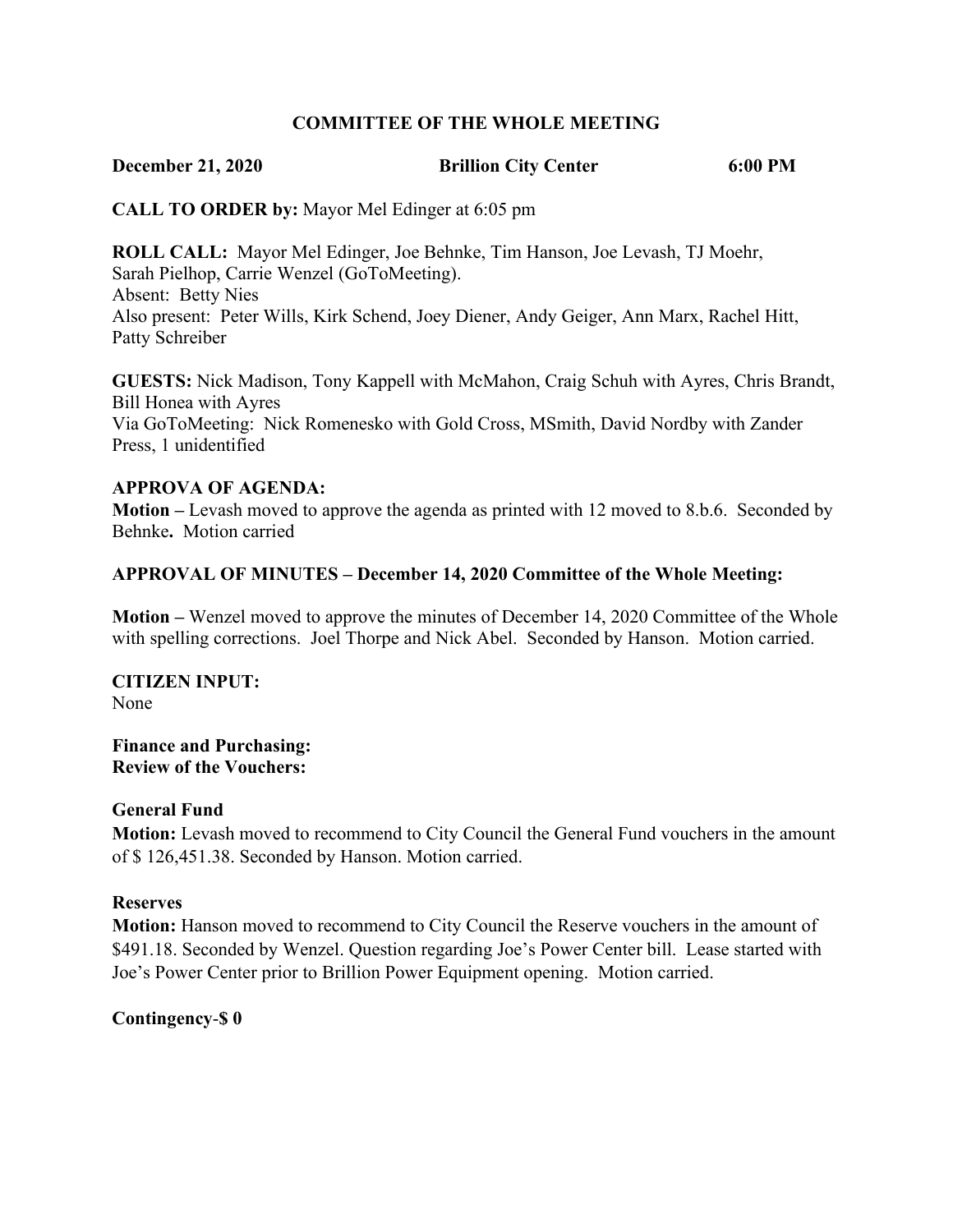## **TIF Expenditures**

**Motion:** Levash moved to recommend to City Council the TIF (TID #5) Expenditure in the amount of \$68,530.08. Seconded by Hanson. Pielhop questioned the Northway Drive Reals Estate invoice. Wills will check it out and get back to Pielhop. Behnke questioned the Quarles & Brady Attorney invoice. Wills will email the answer. Motion carried.

## **Review of License Applications:**

**New:** Quenten Schwartz and Leah Krahn

**Motion:** Wenzel moved to recommend to City Council the License applications. Seconded by Hanson. Motion carried.

# **Review of Payroll:**

**Motion:** Hanson moved to recommend to City Council the payroll report for December 4, 2020 in the amount of \$ 74,100.06, and December 18, 2020 in the amount of \$62,740.87. Seconded by Wenzel. Question with regards to the dollar amounts. December  $4<sup>th</sup>$  includes the Fire Chief wages, the Fire Dept Officers' wages, and the Police Officers comp time pay out by contract. The December 18<sup>th</sup> payroll includes the Fire Inspector wages, and the Utility Department comp payout. Motion carried.

## **Unbudgeted Financial items:**

## **Technology upgrade City Depts**

Wills shared an estimate received from The IT Dept for \$5,145 to upgrade the email system. Current system is a POP dial up system with no cloud storage, no ability to share calendars, and no shared system. Monthly cost for the stripped-down version is \$8 per email user which will be divided by department. The estimate is for 35 email users. This may not be firm number yet. Some monies available community development. Anticipating saving money printing costs. Not anticipating the Council emails to change. The Library will not be included as they are included in the Manitowoc Library System.

**Motion:** Pielhop moved to recommend to City Council to approve up to \$7,500 for email system upgrade. Seconded by Hanson. Motion carried.

## **PROTECTIONS OF PERSONS AND PROPERTY: Ambulance Department**

# **2021 Budget**

Pielhop recommends to Council the 2021 Ambulance budget. Seconded by Levash. Wills reached out to both the insurance agent for the City and Gold Cross regarding both entities insuring the ambulance. No answer yet. Motion carried.

# **2021 Operating Expenses**

Report included

Pielhop made a motion to accept the report from Gold Cross. Seconded by Hanson. Motion carried.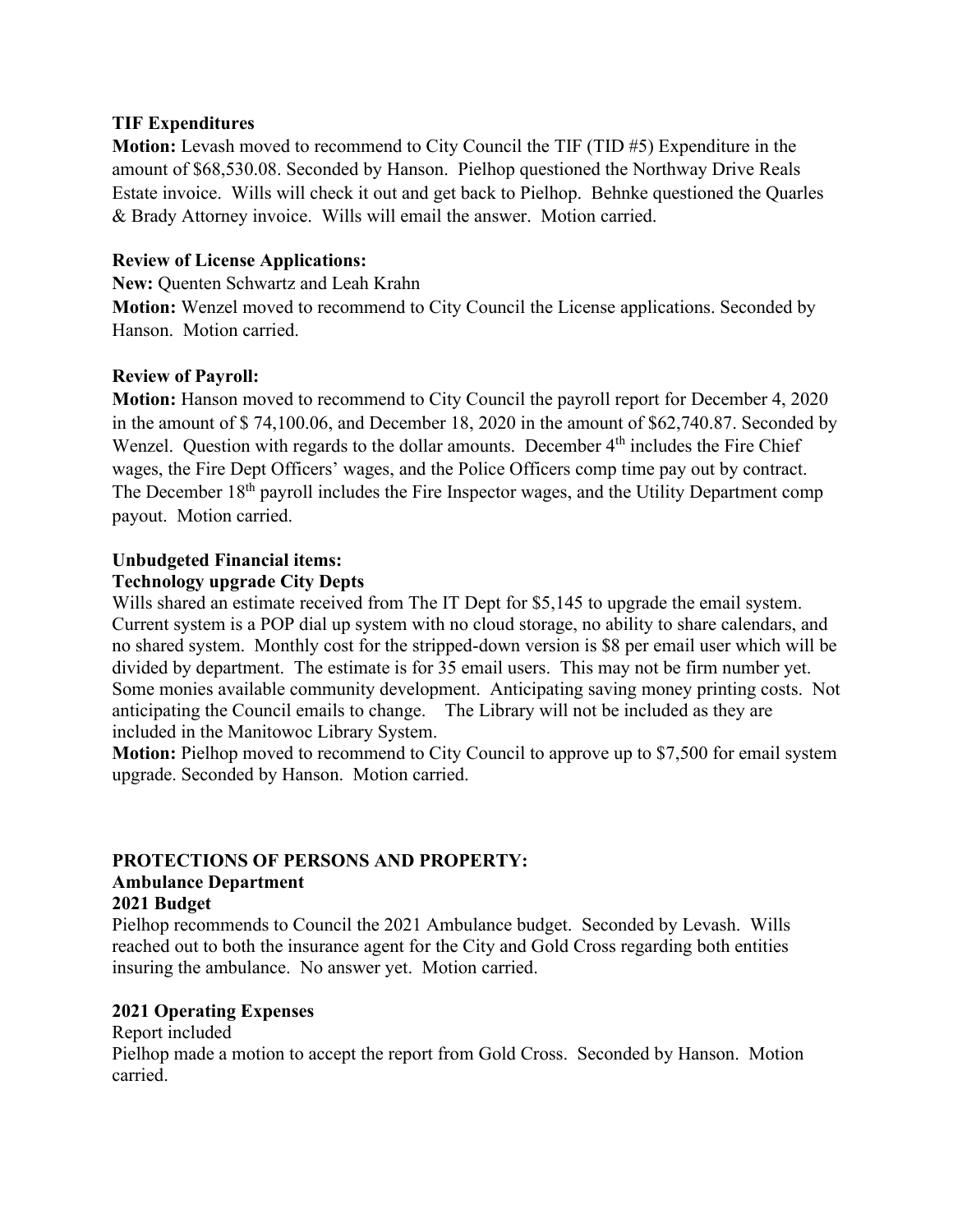## **Follow up: 314 Horn Street call 10-29-2020**

Report included

Romenesko reported spoke with Sheriff Wiegert. Working on improving communication. Directive given to no long have the ambulance post.

There was a high volume of calls in a condensed period of time. Call was the last of 3 consecutive calls. The first was transported to St. Vincent.

Potential lost revenue of \$23,000 because of not posting at Hwy 57 & PP. With the ambulance responding from the City of Brillion places Kiel ambulance closer.

Pielhop questioned how much can a company write off as bad debt? Are we overpaying because we are not allowed to write off? Can this be researched and brought to the January 11<sup>th</sup> meeting.

Hanson stated the call to Horn Street was 20 minutes per report based on call received from County to arrival on scene. Client letter states almost 45 minutes. Romenesko explained the call is received as quickly as it is assigned. Have direct communication with dispatch.

Edinger requested he would like to see every call with response time per call including notes for calls over a specific time. Romenesko will work with Troy Jansen to include in reports. Wenzel requested to include calls from the Hwy 57 & PP posting. Romenesko indicated this is being worked on and will be included in the January 11<sup>th</sup> report. Edinger requested the January report one week ahead of the meeting.

**Municipal Court** No report

**CITY BUILDINGS AND GROUNDS: Dept of Public Works** No report

## **2021 General Engineering Agreement**

Kappell, McMahon, reviewed the renewal of general services agreement. This allows a quick response for small projects; generally, less than \$5,000. This has been done every year.

**Motion:** Levash moved to recommend to City Council to approve the 2021 General Engineering Agreement with McMahon. Seconded by Behnke. Motion carried.

# **2021 Custer & Jackson Street Reconstruction Agreement McMahon**

Geiger explained the timeline. Out for bid last week of January. Advertise two consecutive weeks. Bid opening February 12<sup>th</sup>. Utility meets on February 15<sup>th</sup>. Committee of the Whole and Council approval end of February. Project completion in June.

Pielhop questioned when will the assessments on Custer and Jackson will be due. Geiger explained the end of October. The City is not the owner of the new apartments. IPR will be responsible for the City Center which may be a pass through.

**Motion:** Levash moved to recommend to City Council to approve the 2021 Custer & Jackson Street Reconstruction Agreement with McMahon. Seconded by Hanson. Motion carried.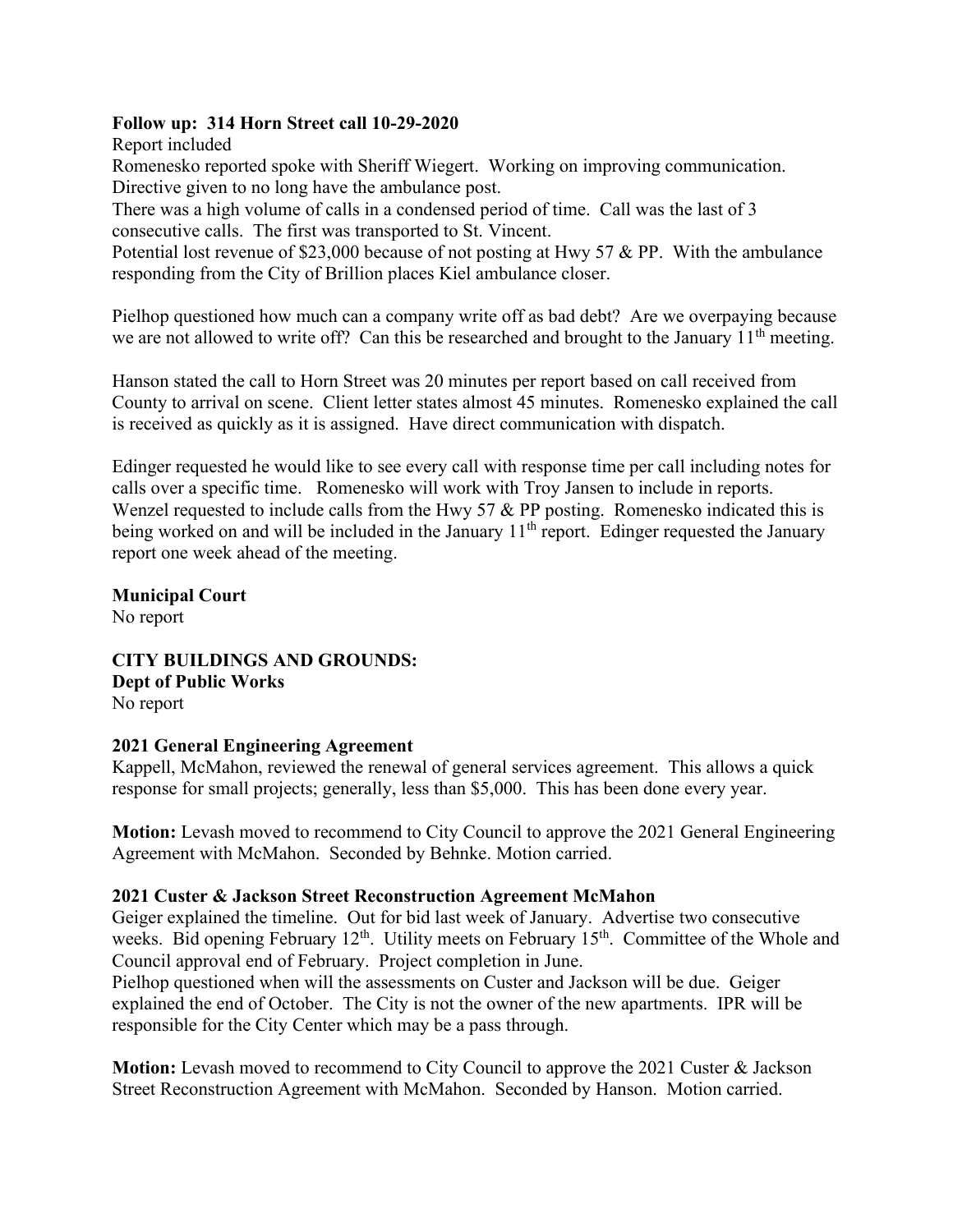**LIBRARY Department Head Report**  Report included

## **Update to Library Meeting Room Policy**

Library Board rescinded policy.

Meeting room policy changes were not an attack on the Boy Scouts but more of an equitable treatment to reserve and hold a meeting in the meeting room.

## **Basement Access for Groups**

This topic will be on the next month's meeting to discuss. In the mean time they need to call and arrangements can be made for access into the building. The exterior doors only were rekeyed at this time.

#### **Follow up with Scouts**

Romenesko will reach out to Scoutmaster regarding storage, keys, and other items. Brandt questioned about the key to the side door. Will the key they receive only have access to the entry door or will it allow access to other areas of the building. Marx was questioned if keys were allowed for the Community center. Marx confirmed no.

#### **Revised COVID-19 Metrics Policy/Library Reopening timeline**

Library Board reviewed. The Library will open with capacity limits on January  $4<sup>th</sup>$ . Open computer, fax, copier services. Maximum of 10 people. Under 13 and not yet in  $7<sup>th</sup>$  grade need to be accompanied by an adult. Question was raised if we are able to utilize the basement meeting room? Currently the policy is based on services and not physical spaces. The Committee of the Whole would like the Library Board hold a special meeting to reconsider the meeting space. Hitt asked the Committee of the Whole to reconsider seeking attorney advice regarding Community Center Basement as the library uses storage space in the library basement. Wills had not received attorney opinion. If the Library Board can revise and open the basement to the Scouts no further action will be taken by the Council.

**Recommendation to Council to Define the Library Basement as Community Center Space Motion:** Pielhop moved to table the motion and reconsider at the next Committee of the Whole meeting based on the Library Board Decision. Seconded by Levash. Motion carried.

**PARK & REC Department Head Report** Report attached. 35 Holiday Special gift cards sold to date.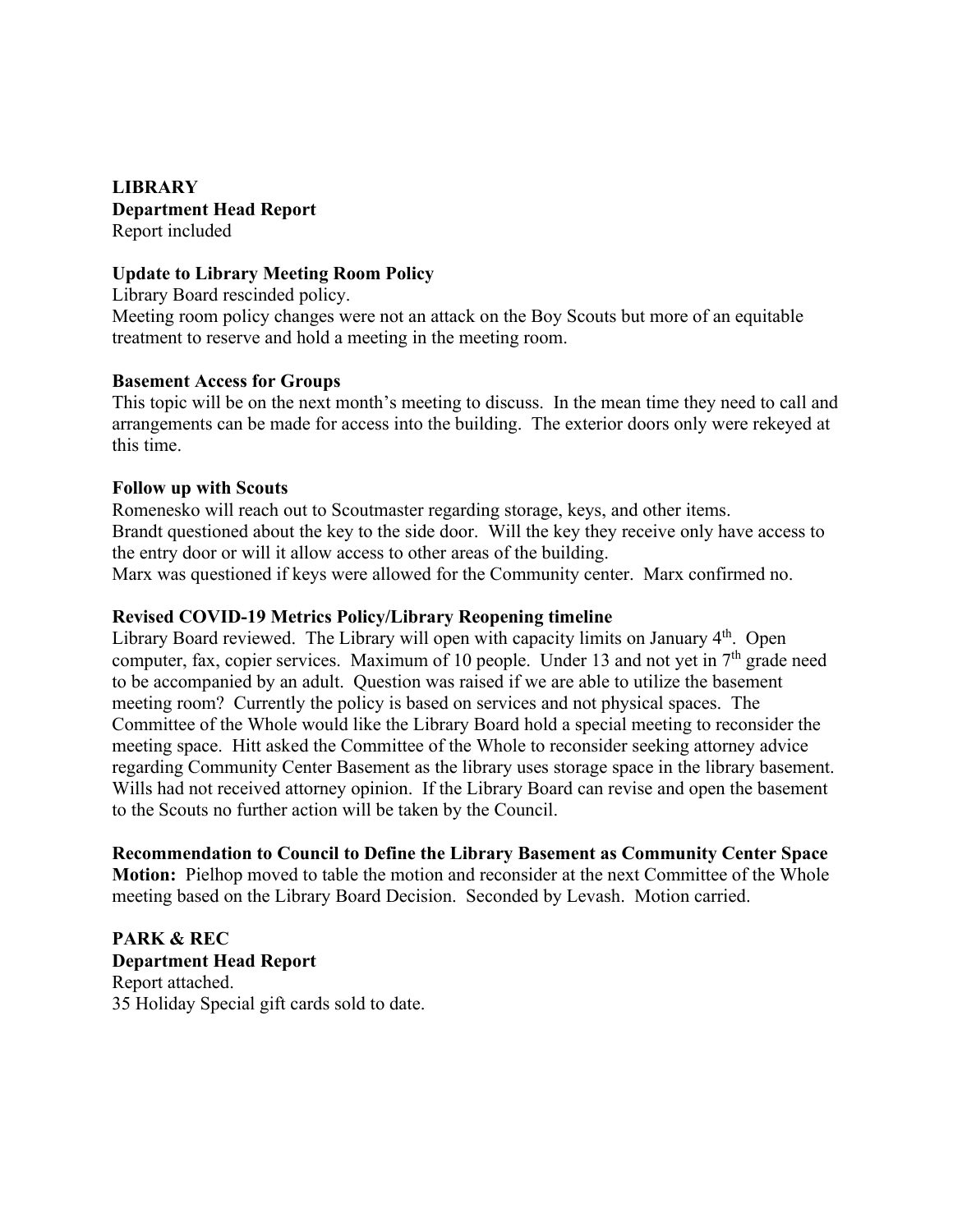## **Program Fee Increase/Implement Late Fee**

Park and Rec Committee is asking for program fees increased by \$3 to cover credit card fees and required taxes. Also, implement a \$10 late fee for any sports program where the participant signs up after practice has started.

**Motion:** Pielhop moved to recommend to City Council to add \$3 to program fee and implement a \$10 late fee. Seconded by Hanson. Motion carried.

**UTILITY Dept Head Report** none

## **2021 Utility Budget**

**Motion:** Levash moved to recommend to City Council to table the Utility Budget until after the Utility Commission can approve. Seconded by Behnke. Motion carried.

#### **Well updates**

Geiger gave the Well 5 update. Very good information was received at the Utility Commission meeting. Did ingest sand into the well. Televised was completed. Cleaning procedures will be started tomorrow. They will brush and flush the screen at the bottom. The cleaning process will be completed until what is pulled out is good water. Need to finish cleaning before the well pump is reinstalled. Could take 1 to 5 days. Hopeful cleaned within 3 days. Will go through a more extensive sampling process after will is back in. Samples daily and watch sand settle out. Hopeful some of this was caused by the initiation of it and not so much as continual. Not sure where sand is coming from. No sand at installation. Had problems with grout at installation but not sand. Utility Commission recommends to Council to have cleaning process completed, rebuild pumps and put back together. Will cost approximately \$16,000. There is left over money in one of the Utility budget line items.

**Motion:** Levash moved to recommend to City Council to go ahead with the well process. Seconded by Pielhop. Motion Carried.

#### **PERSONNEL**

#### **Additional Staff Support**

Wills explained the limited transition process and finding there are a lot of steps that are unknown. Looking to have a previous employee, Joy Buboltz, help out on a contract basis. Training to include Workhorse, vouchers, best practices, etc. Wills asked for up to \$5,000. Anticipating half of that.

#### **2021 Dept Head Agreements**

Wills explained the language in the contracts need to be updated. Looking back to September the contracts are not in agreement with what has passed by Council. Agreements will be brought back for approval.